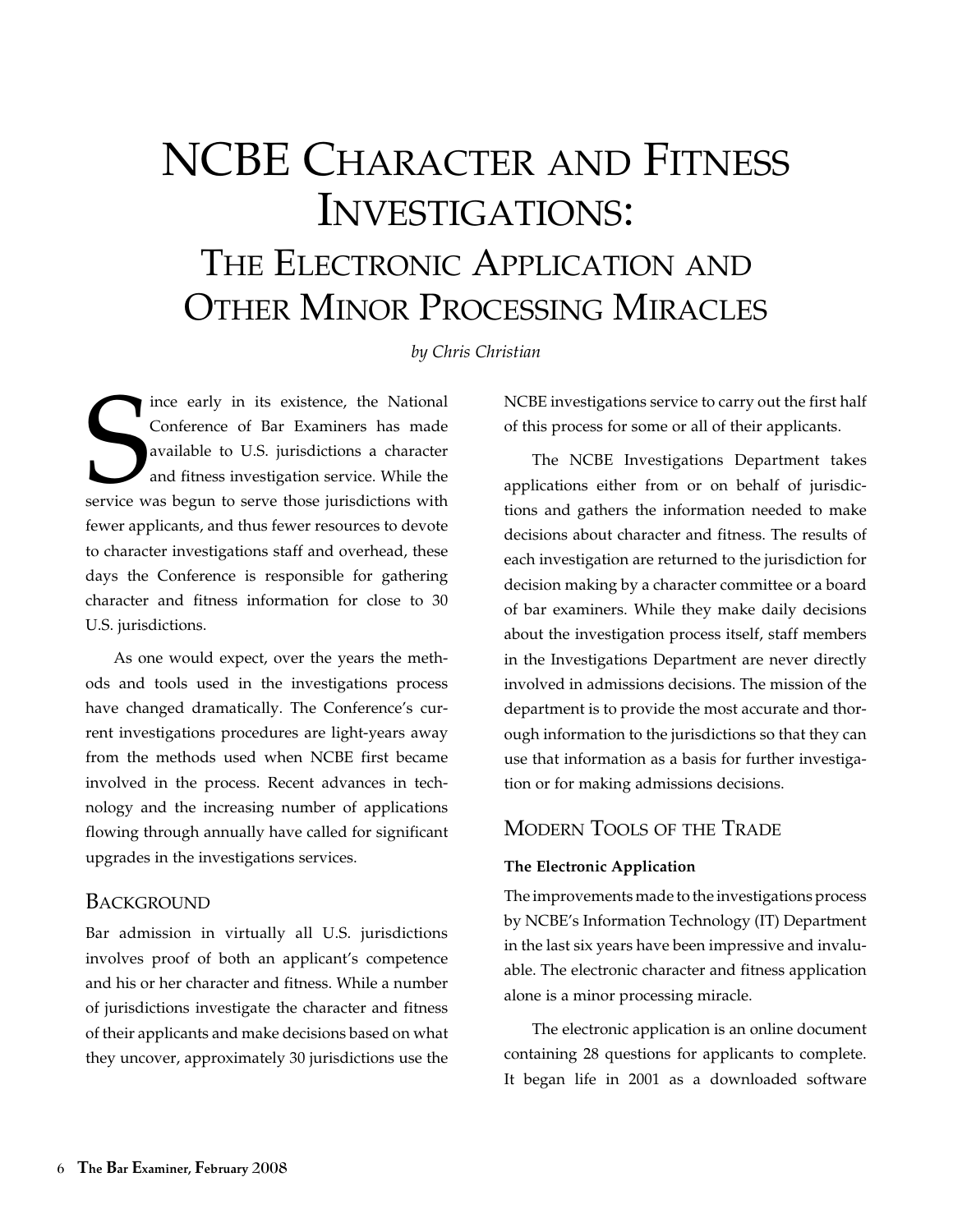application that required applicants to save their information onto a floppy disk and mail it in with their printed information; the information was then "lifted" from the floppy and automatically loaded into the investigations system. The latest incarnation, first implemented in 2003, is a modern web application with an interface that makes it possible

Once the application is finalized, the applicant is instructed to save a copy of the application for his or her own records, print one or more copies, sign the Authorization and Release Forms (and have them notarized), and send the application to the jurisdiction or directly to NCBE along with the appropriate payment (requirements differ by jurisdiction). Once

to run in most standard web browsers without any additional software downloads, and all of the data is automatically uploaded and securely stored on NCBE servers.

Applicants may access the electronic application by going to the character and fitness section of the NCBE website, choosing a jurisdiction, and logging



the hard copy of the application has reached the office, a staff member can scan the bar code which retrieves the electronic application data. (While there is a movement toward eliminating the hard copy submission in the future, there is still some institutional resistance to accepting an elec-



in. Those who apply online are able to begin the application and then come back to it at any time to complete it, up to one year from the date they first began entering information. The information is automatically saved as the applicant moves from question to question, and the applicant may skip or go back to any part of the application at any time. Most items are "validated" so that if the applicant doesn't provide sufficient information, the item number and instructions on how to correct the deficiency will appear at the end of the application on the Final Error Check. If the applicant fails to eliminate all the items from the Final Error Check, he or she will not be allowed to "finalize," or electronically submit, the application.

tronic signature on the Authorization and Release Forms, and thus the original signature requirement persists.)

The electronic application is user-friendly for applicants and NCBE staff alike, increasing efficiency in processing by leaps and bounds. With a paper application, all of the data must be entered into the investigations system by typing it in. When applicants use the electronic application, the information is already there, ready for transfer to the investigations system via the click of a mouse. While the process is more involved than that, there is a world of difference between manually entering data from a typed or handwritten application and quickly transferring data from an electronic application.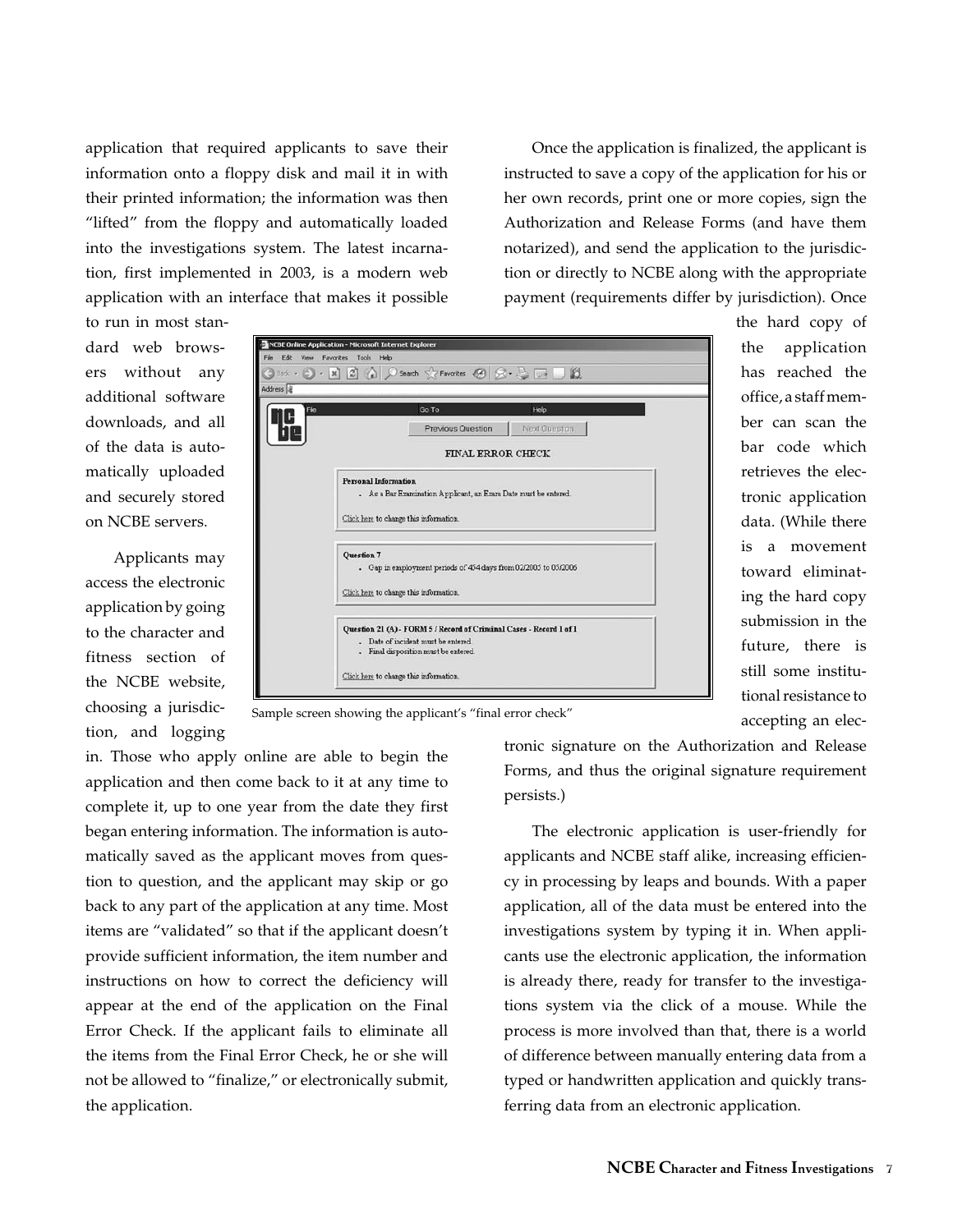Many jurisdictions are discovering the value of using the electronic application; approximately 21 jurisdictions currently use electronic filing for some or all of their applicants.

#### **Verification Requests and Responses**

Once the application information is entered into the system and the application is deemed complete, "analysts" in the Investigations Department begin the process of verifying the information entered by sending "verification requests" to various persons or entities either listed on the application or known



to the department to have the means to confirm the information.

Analysts use several kinds of verification requests. Requests can be made online, by telephone, by mail, or via fax, either manually or automatically. All individuals and agencies contacted to verify bar application information may utilize the NCBE online method of verification, which simply entails signing on at a secure server and verifying the information online, without the hassle of receiving paper copies by fax or mail and returning them the same way. If their needs dictate, verifiers may print or save a completed verification and a copy of the

> applicant's signed Authorization and Release Form directly from the verification screen. All admission and good standing authorities as well as law schools will soon be able to respond using the online verification system.

Verification responses received by fax or mail were previously filed and processed by hand. Currently, every document received, whether electronically, by mail, or by fax, either is or will become an electronic image. This innovation has been indispensable in increasing efficiency and decreasing the potential for human error.

#### **Online Verification by Third Parties**

Many schools and employers will no longer verify information themselves but will direct inquiries to third-party clearinghouses, such as The Work Number for Everyone and National Student Clearinghouse, that can be accessed online for a fee. Various criminal records repositories and Sample verification requests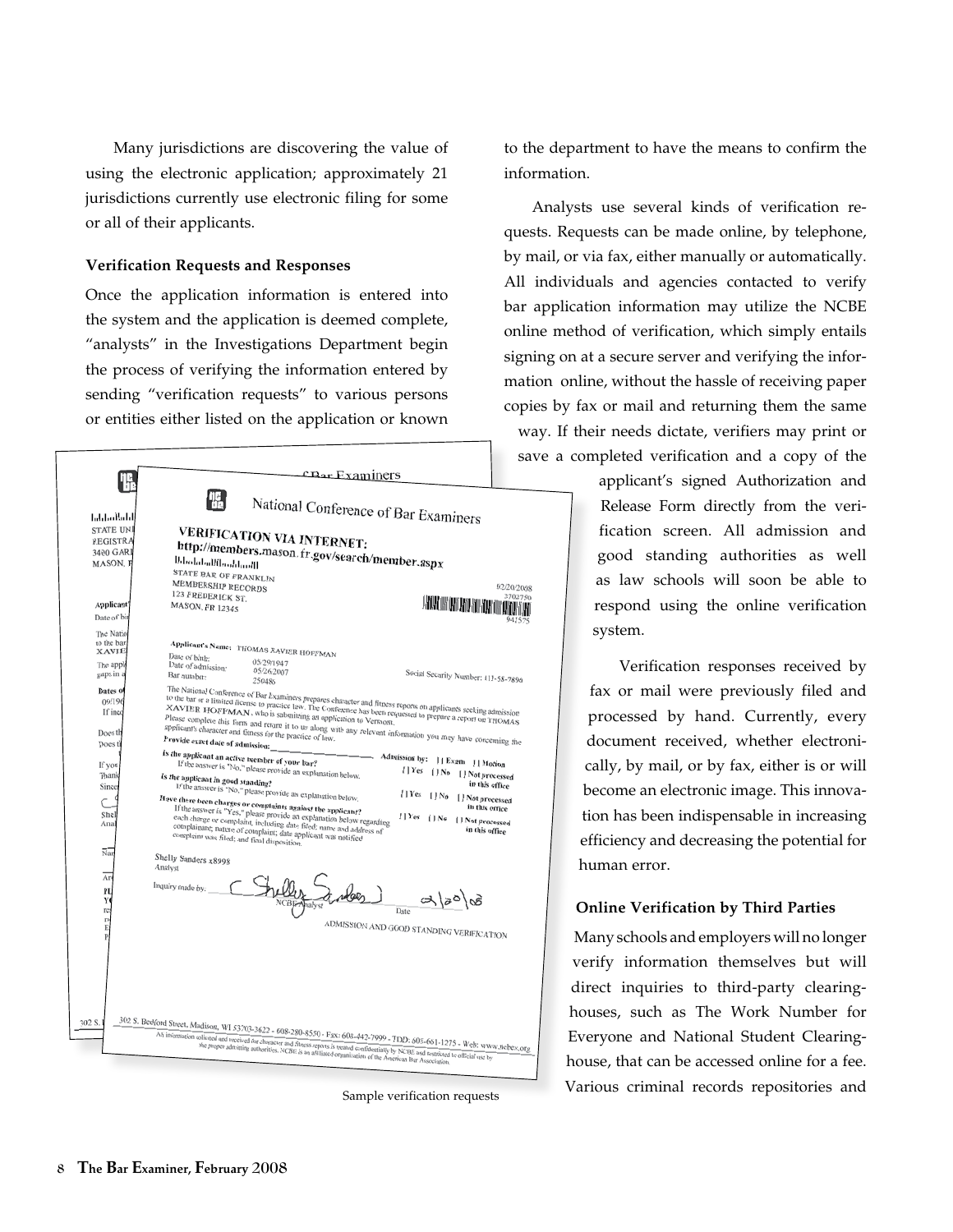courts are jumping on board with online databases, and there is at least one website which provides information about the good standing of attorneys.

Online verifications are beneficial in that they are easily and quickly done. Disadvantages include the fact that the information provided may be incomplete and the fact that there is no choice but to pay full price for partial verification. Another potential disadvantage lies in the impersonal nature of the verification. The standard letters requesting verification have several character and fitness questions that cannot be answered via computergenerated responses.

#### **Reports to the Jurisdictions**

Once the application is complete and all information verified, the Investigations Department sends a report to the requesting jurisdiction. Many jurisdictions receive complete character and fitness reports online with the option of viewing the original application, all of the responses received by the Investigations Department, and a summary report of the investigation results. Twice a month, client jurisdictions are provided with a case status report detailing the progress made on individual cases. Jurisdictions that access case status reports online are able to view the information as it updates daily; there is no wait for status information to arrive in the mail. Some jurisdictions that use the electronic application also choose to receive their applicants' raw data, as obtained from the applications, in electronic form.

#### **The Investigations System and Database**

A key processing tool in the investigations process is the comprehensive database that is maintained in the Investigations Department. This database contains information on schools, courts, licensing agencies, criminal records repositories, military records repositories, and other institutions or agencies that are common verifiers. Each of the entries in the database includes address, preferred method of delivery, applicable fee(s), and any special instructions. The system also stores scans of common authorization forms that are required. For example, if the applicant has a past residence in Knox County, Tennessee, the analyst need only enter this information into the system. The system already "knows" that the Knox County Sheriff's Office requires a unique form for a criminal record check. The Knox County Sheriff authorization form automatically prints, along with a letter to the applicant requesting completion of the form and a letter to the Knox County Sheriff that will remain ready in the file until the authorization form is returned. If there is a fee associated with the police check, an accounting memo also prints so that the fee will be paid on the front end instead of delaying the process by waiting for an invoice from the agency.

Similarly, if the request requires online or fax verification, the web address or the fax number prints on the letter, alerting the analyst to the correct method of sending the verification request. Auto-faxes and NCBE online verifications do not even print; they go straight to the electronic queue to be automatically faxed or uploaded to the secure website that night. New forms, fee changes, and other information are added to the database as staff members become aware of them.

## **Caseload Monitoring**

Using the system, analysts are able to monitor their existing caseloads by generating reports using a variety of parameters, e.g., all cases that are over a certain age or those that have a certain percentage of work complete. There is no guarantee of a specific timeline, but a jurisdiction can generally expect a case (excluding foreign applications) to be